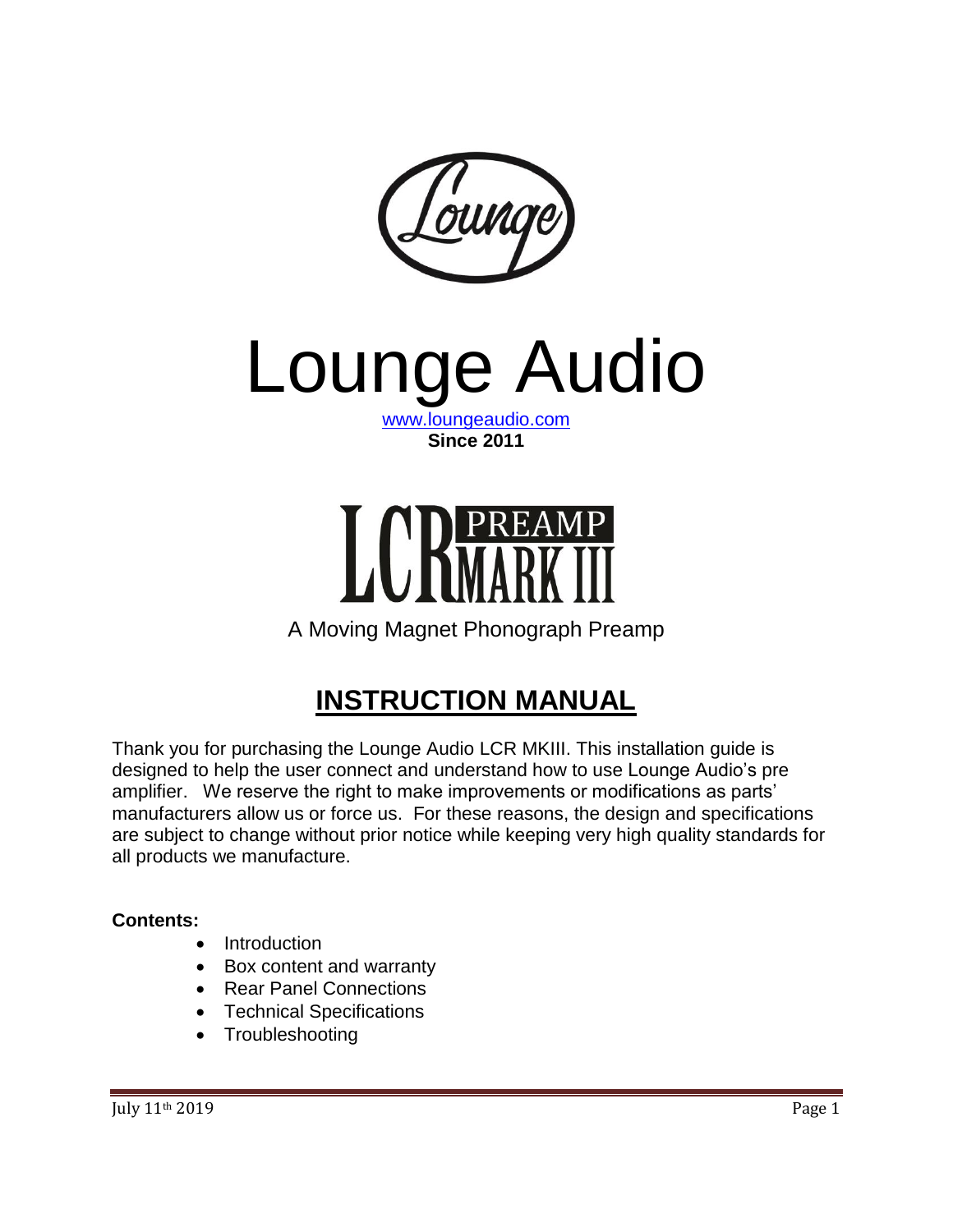# **Introduction**

The LCR MKIII is a high quality, dual-mono, pure analog phonograph preamp. This topology allows a unique application of smaller inductors that yields an ergonomic approach to LCR (L=Inductor, C=Capacitor, R=Resistor) phonograph reproduction. Vinyl minded audiophiles are growing in numbers with collectable, vintage releases often bettering the best digital formats and new vinyl issues being added to catalogs with increasing frequency. It is known by many in the audio community that LCR RIAA correction is a preferred way of capturing the experience and atmosphere of the original performance.

The passive LCR network is a topology that brings out the detail of small instrument inflections yet keeps a musical cohesiveness in context of the performance and room. Advanced hi-speed op-amps allow for transformerless direct drive of the LCR network. Current sources are employed to bias each amplifier stage into class A operation.

The LT1358 op-amp is still made in a through-hole package allowing this preamp to be made with only a few strategically placed surface mount parts. One set of dedicated inputs allows for the simplest path to the op-amp input. There are no switches between your cartridge and the amplifier. Discrete series/shunt power supply regulators are used with one dedicated to each amplifier IC power supply pin. Also for ease of current delivery the pass element of the series regulator is vastly over-rated in current capacity. No power supply ground shares audio grounds or left-right channels. Critical components in the audio section are hand matched.

All assembly is done in the USA.

# **Box content and warranty**

The box contains:

- 1. LCR MKIII
- 2. Wall wart (power adaptor)

We offer a 1 year warranty for the Lounge Audio LCR MKIII on parts and labor. We offer returns on non-defective units within 15 days of delivery. If in original condition, with all accessories intact and original receipt we will refund full purchase price minus 10% restocking fee. On non-defective returns, we do not refund shipping costs. Units damaged from use or mishandling will be pro-rated.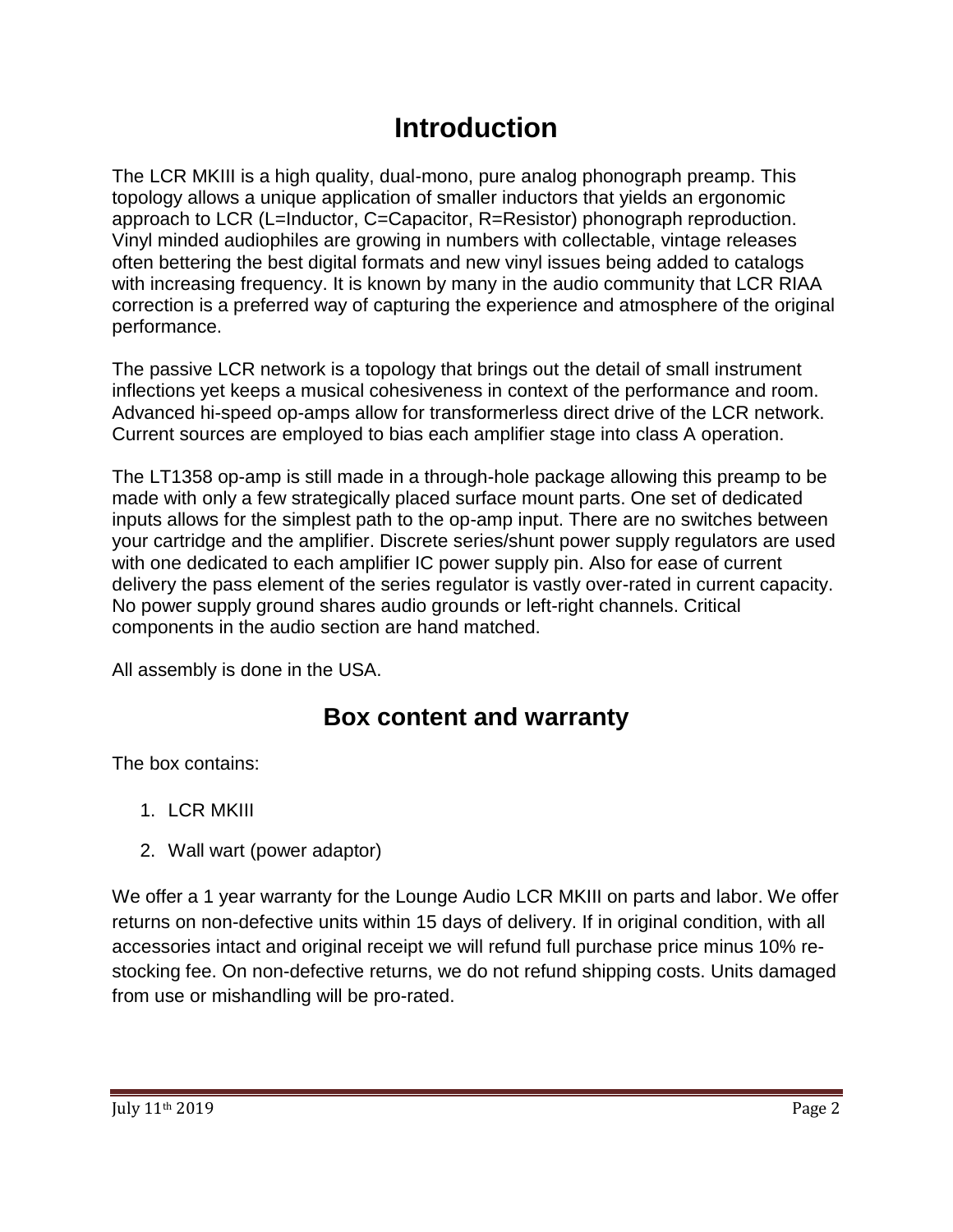# **Rear Panel Connections**

Instructions below assume you have a turntable system set up already functioning and are adding the LCR MKIII to it.

The LCR MKIII will be inserted between your turntable and your receiver. Disconnect your turntable phono cables and ground wire from your receiver. Connect them to the LCR MKIII input jacks and ground terminal. Then connect the LCR MKIII outputs to the receiver inputs.

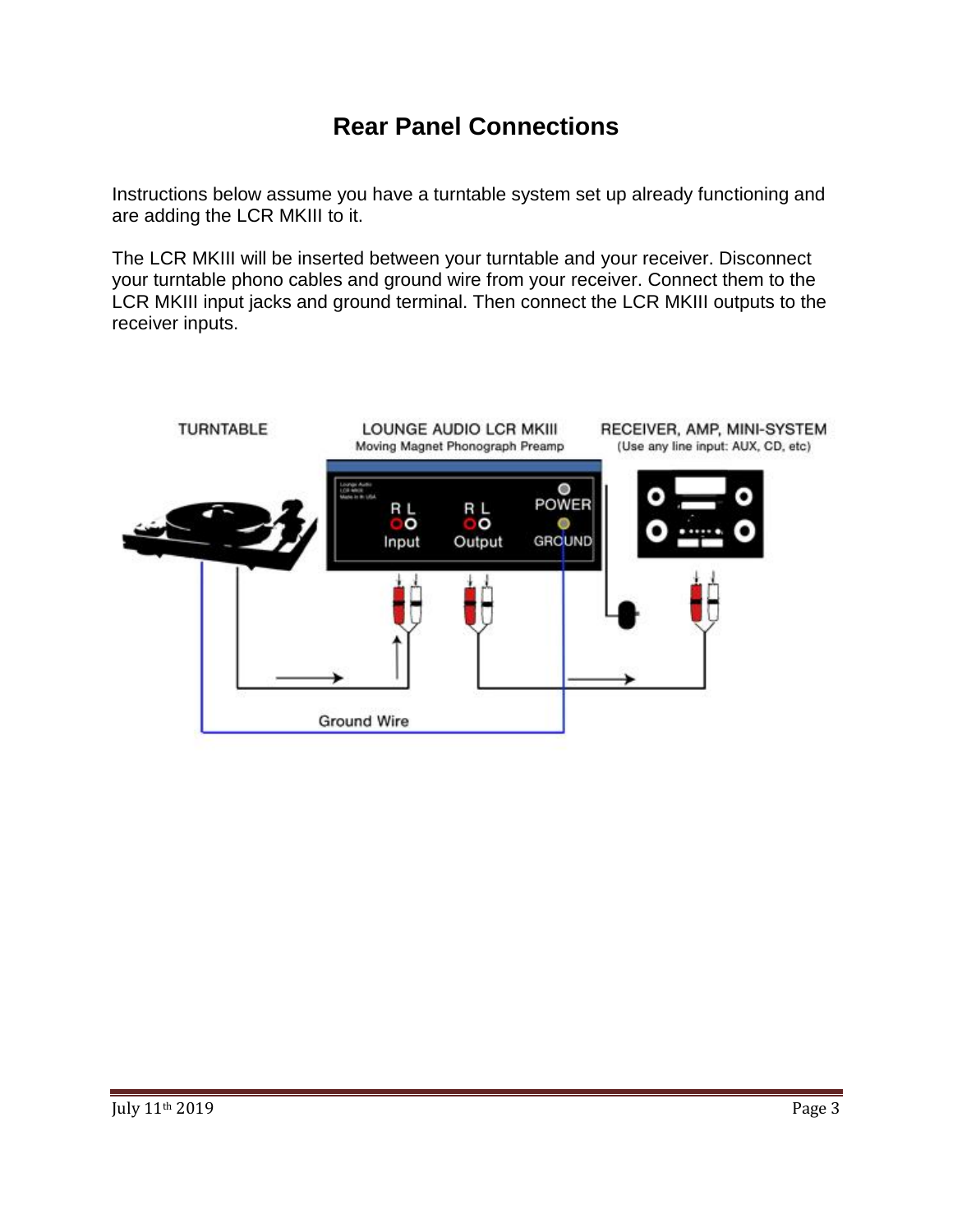## **Technical Specifications**

**RIAA Equalization type:** Passive LCR Inductor based filter network

**Gain:** 42.5dB

**Input impedance:** 50k Ohm

**Output impedance:** 20 Ohm

**Input capacitance:** 120pf

#### **Full scale output level before visible clipping:**

@1KHz 9.6V rms with input of 69mV rms @100Hz 9V rms with input of 16mV rms @10KHz 3.083V rms with input of 105mV rms

#### **RIAA response:**

Third party measurement from Sound Logic LA Service - Duke Aguiar using Audio Precision equipment



+- 0.5 dB 10-100KHz @1mV input - inverse corrected<br>Daudio Precision LCR-MKIII-RIAA-01.AT2C 05/19/1912:14:37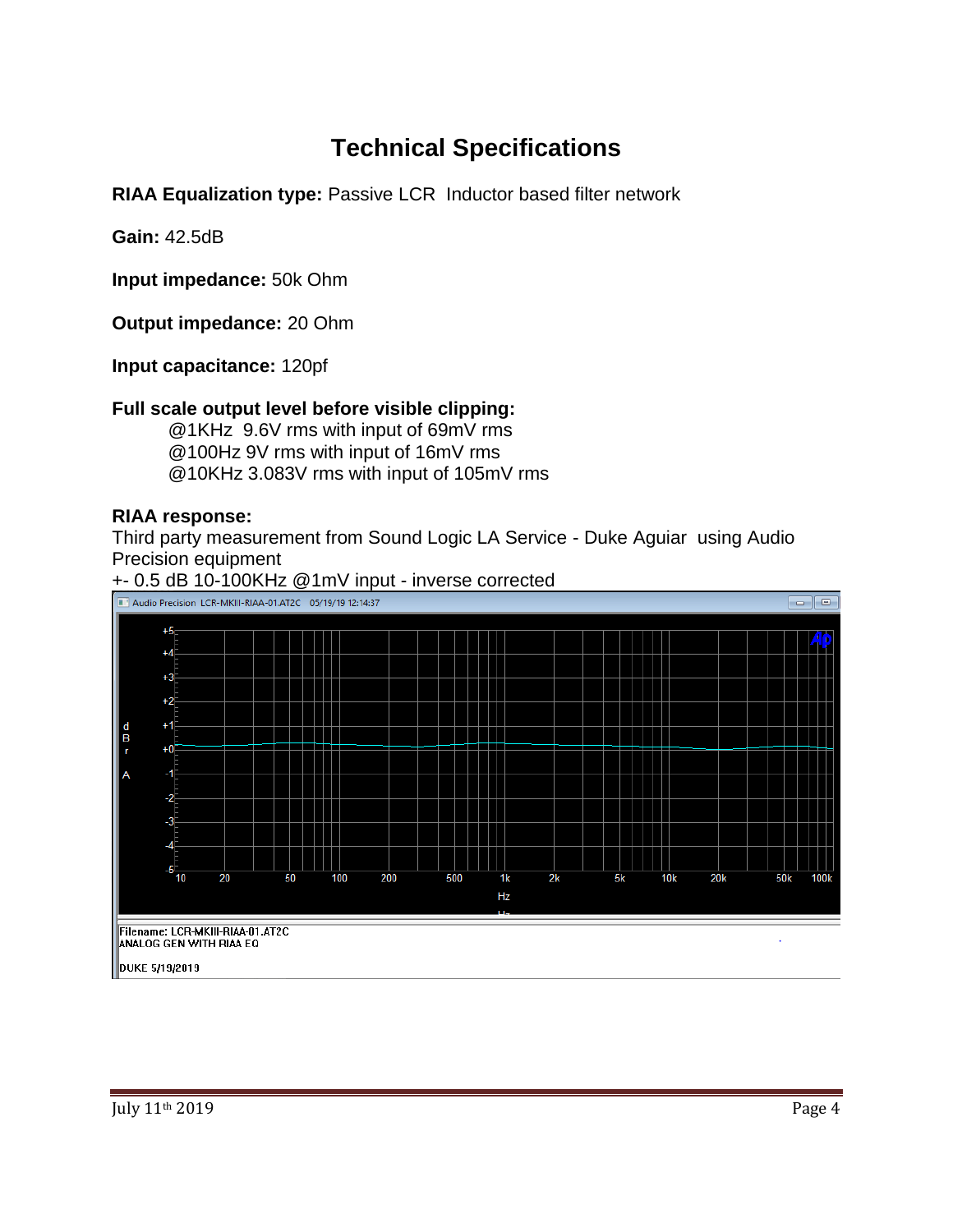Lounge Audio analog raw measurement using: LEADER LAG-120B Audio Generator LEADER LMV-181A AC Millivoltmeter BK Precision DYNASCAN 1801 Frequency Counter @20 Hz, 0 to -1 db referenced to RIAA compliance Trim @20KHz to +0.62 db over RIAA compliance



**Signal-to-noise ratio:** -74db with1/f noise dominating (ref. to 1Vrms output)

**Distortion:** 0.15% THD @ 0.774Vrms 1khz output. Composed mostly of 2nd and 4th harmonics.

**AC Adapter:** 120VAC 60Hz, 16VAC, 1000ma Wall Cube type.

**Amplification Type:** Class A biased Op-amp. Input to output non-inverting

**I/O's:** RCA jack

**Dimensions:** Height 3", Width 7 1/2", Length 5 9/16" **Weight:** 3lbs 6 ounces net. 6lbs for shipping

#### **Features:**

- Hi-speed, video bandwidth op-amps for accurate transient response
- Separate discrete voltage regulators for each channel to reduce L-R channel interaction